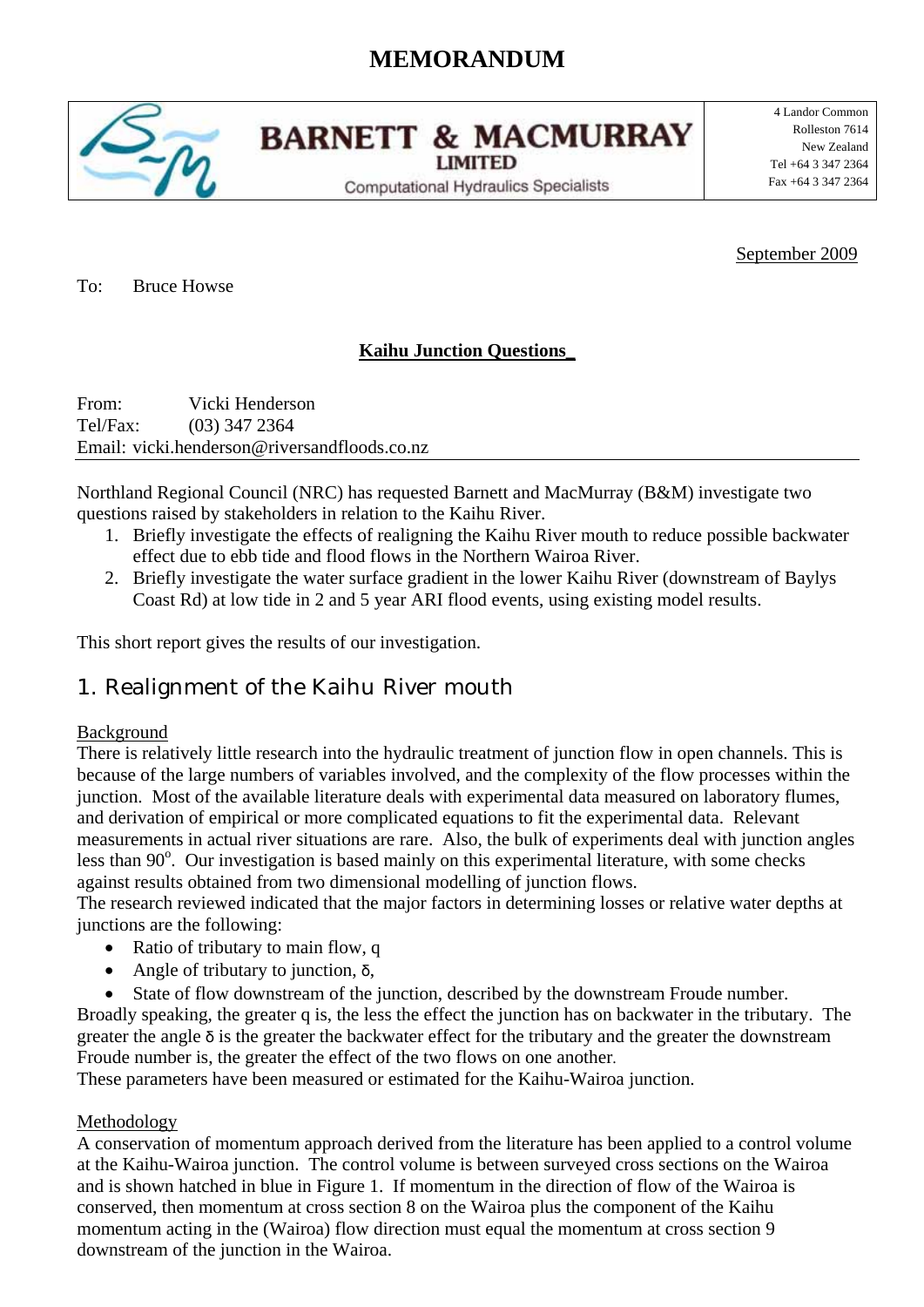



**Figure 1: Control volume for junction analysis** 

Some simplifying assumptions were made in order to apply the equations:

- Flow is steady (flow in a tidal river reach is almost always unsteady, but this assumption allows us to solve simplified equations for the junction for a given flow condition).
- Bed slope and friction are small enough to be ignored.
- Main Wairoa flow upstream and downstream of the junction has nearly one- dimensional flow such that momentum correction coefficients are unity.
- Water level at upstream end of control volume is the same on the Kaihu and the Wairoa.

Not all of these assumptions hold for the real Wairoa - Kaihu junction, but they are sufficient to allow us to compare the effect of changing the junction angle on a simplified junction where all other parameters are kept the same.

#### Flow parameters

The main Wairoa flow factors affecting the junction are total flow and flow condition or Froude number downstream of the junction. The effect of the Wairoa on the Kaihu will tend to be increased by high flows in the Wairoa and increasing Froude number in the Wairoa downstream of the junction. Flow in the Wairoa is greatest when it is in flood, or the tide is flowing out at maximum speed sometime before low tide.

There are no flows measured for the Wairoa at Dargaville. The best estimate was from a study carried out in 1989 (Judd) which estimated the 100 year flood flow as being about  $1680m<sup>3</sup>/s$  at Tangiteroria. Modelling indicated that by the time this flood reached Dargaville, it would increase the river level by 0.15m above the MHWS tide level. The report does not state what the flow might be by the time it arrived at Dargaville. Because the flow conditions during a flood on the Wairoa at Dargaville are not known, it is difficult to calculate junction losses for this situation. In order to gather more data, NRC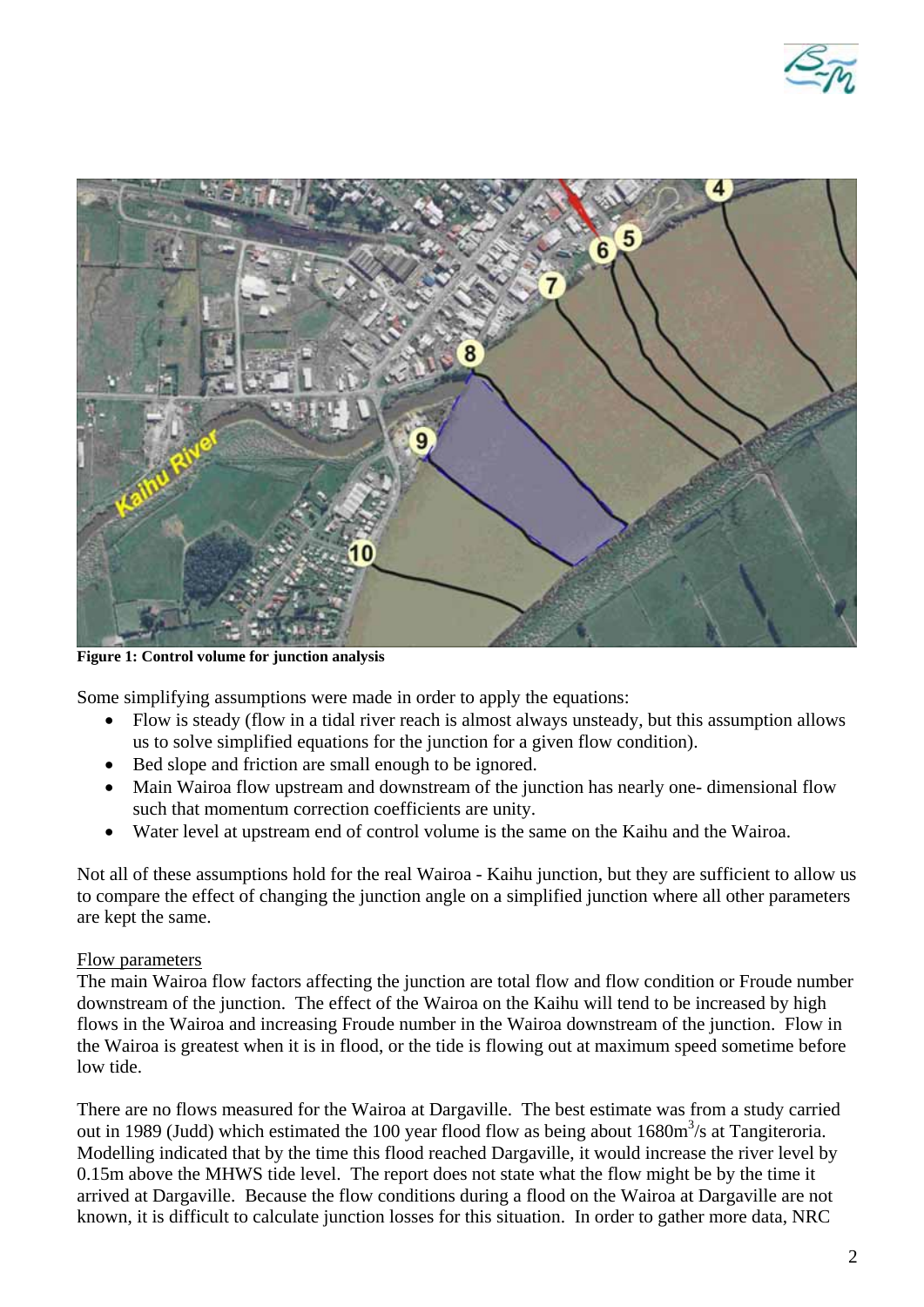

staff carried out a survey of a series of cross sections on the Waitoa upstream and downstream of the junction and two cross sections on the Kaihu just upstream of the junction. At each section, the bed cross section was surveyed, together with the velocity profile and total flow. This work was completed during the ebb tide on 2/07/09. The maximum flow in the Wairoa under the influence of the ebb tide was  $1048 \text{m}^3/\text{s}$ .

While a flood would obviously provide a large flow, the likelihood that this coincided with a flood on the Kaihu is not great. Also, the highest Froude numbers downstream occur when velocity is high and depth low, as occurs at maximum outflow close to low tide level. We have chosen this situation to investigate for junction losses, as the influence of the Wairoa on the Kaihu should be greater than at other points in the tidal cycle. Possibly this case would also have more effect on the Kaihu than a Wairoa flood where the Wairoa flow was higher, but without comparing flows and downstream Froude numbers this is not known for sure.

The 100 year ARI design peak flow for Kaihu outlet has been taken from the model. This was  $223m^3/s$ . This gives a junction flow ratio of Kaihu / Wairoa of  $223/ (1048+223) = 0.18$ 

The Froude number is the ratio of kinetic to gravity forces for a given flow. The Froude number downstream of the Kaihu-Wairoa confluence has been evaluated for a total flow of  $1271m<sup>3</sup>/s$ . This was done by assuming that the increased flow passed through the same cross section as that surveyed; ie the water level remained equal because the tidal effect is dominant). The Froude number was then  $Fr =$ 0.26. Despite the relatively high flow, the velocity across the large section of the Wairoa is approximately 1.3m/s. This low velocity contributes to the fairly low Froude number, indicating tranquil flow and small bed slope.

The junction angle was measured as  $130^{\circ}$  from an aerial photograph of the confluence. The case with the existing junction angle has been compared to a case where the junction angle was reduced to  $45^\circ$ . This means the Kaihu river outlet would be angled downstream, rather than upstream as at present. Research indicated that the tributary flow is already turning downstream as it enters a junction; so the effective flow angle is less than the junction angle. Estimated effective flow angles were calculated based on the experimental tests (Gurram et al, 1997). These became  $112^{\circ}$  and  $39^{\circ}$  for the existing and altered junction cases respectively.

#### Results

Solution of the momentum equations for the flow condition described above estimated that a junction angle of  $130^{\circ}$  would result in a net water surface level increase in the Kaihu of 0.37m above that with a junction angle of 45°. Because of the simplified approach taken, it is not believed that the actual water levels found for the Kaihu relative to water levels downstream of the junction are realistic.

The investigation indicates that the angle of the Kaihu outlet to the Wairoa does have an effect on backwater, with an increasing angle causing increasing backwater, but the backwater is also influenced by the relative flows in the Wairoa and Kaihu and the downstream flow conditions at the time. As these are ever changing, the maximum backwater effects would only be experienced for limited periods of time, for example when flow from the Kaihu was peaking, flow in the Wairoa relatively high, and water level in the Wairoa low. Most of the time, the backwater effect generated by the upstream junction angle would be much less than estimated here.

If the Kaihu outlet was changed to face downstream, the research indicates that this would improve the backwater effect at the outlet, *while the tide flowed out*. When the tide flows back in, the Wairoa flows upstream at the junction and the situation for the Kaihu is reversed. A downstream facing outlet would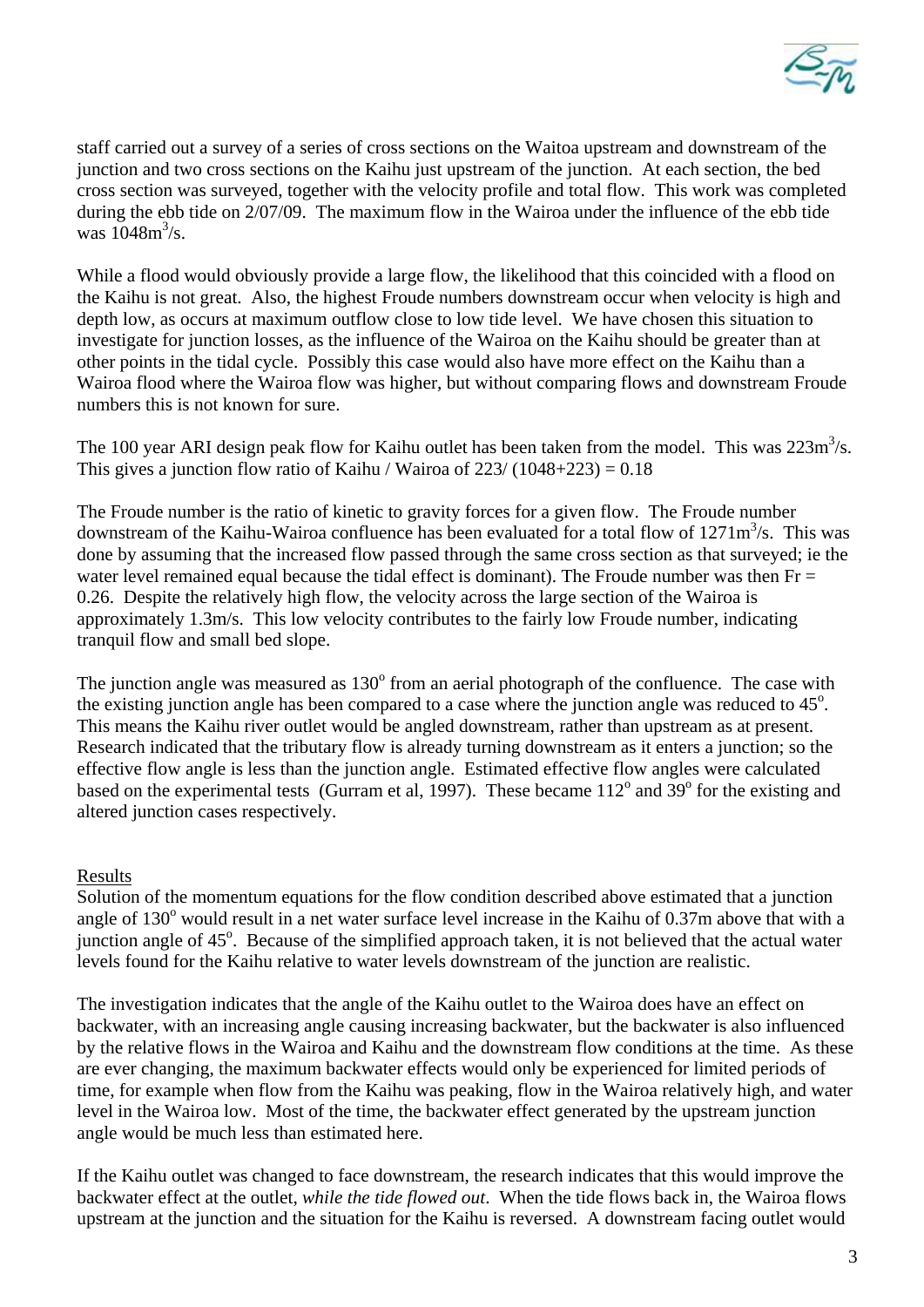

potentially cause the same backwater effect during flood tides as the upstream facing outlet during ebb tides.

Using data from the hydraulic model for the Kaihu 100 year ARI design flood, the maximum velocity at the Kaihu outlet was approximately 4m/s at low tide. Using a simple energy equation, the maximum energy that can be lost by this flow is equivalent to the velocity head, or 0.8m. Because energy is a scalar, not a vector quantity, it is not directly useful in assessing the effect of junction angle, but it sets an upper limit on the energy that could potentially be lost.

#### Limitations of investigation.

The investigation applies empirical equations derived from laboratory flume experiments to a large, tidal river junction. It is at best a crude estimate of the real flow regime at the junction.

A range of flow conditions can exist at the junction. A case where it is believed the influence of the Wairoa would be reasonably severe has been selected for this investigation. Potentially, a flood flow on the Wairoa might have greater effect on the Kaihu, but there was insufficient information available to investigate this. Also, the chance that a significant flood in the Wairoa reached Dargaville around the same time as a flood wave down the Kaihu is low. The low tide occurs regularly, and is more likely to coincide with a flood on the Kaihu.

The present analysis ignores some of the forces acting at the junction, such as friction, weight of flow, and shear forces. More data would be needed in order to investigate the junction flows in more detail.

The field investigation gave a good estimate of low tide flows in the Wairoa and cross section survey. The flow in the Kaihu on the day of the field investigation was around  $30m<sup>3</sup>/s$ . Because this was so low relative to the Wairoa flow (less than 3%), it was difficult to test the momentum equations on the measured situation. The Kaihu flow was within the range of uncertainty of the Wairoa flow. An extension had to be made to flood conditions on the Kaihu.

## 2. Water surface gradient in the lower Kaihu River

The water level results have been extracted from the hydraulic model for the existing and widened lower river simulations to see what effect the simulated river widening had on water level gradients from Baylys Coast Rd to the bridge in the lower Kaihu. The maximum water surface gradient for this reach was found for each flood run by checking the water levels at low tides close to the flood peak. The results are shown below.

|                 | <b>Baylys Coast</b> | <b>Bridge</b> | WI difference | Average  | <b>Bridge</b><br>clearance |
|-----------------|---------------------|---------------|---------------|----------|----------------------------|
| Run             | Rd WL (m)           | $WL$ (m)      | (m)           | gradient | (m)                        |
| Existing 2 year | 1.037               | $-0.907$      | 1.944         | 0.000745 | 4.74                       |
| Wide 2 year     | 0.473               | $-1.371$      | 1.844         | 0.000707 | 5.20                       |
| Existing 5 year | 1.509               | $-0.703$      | 2.212         | 0.000848 | 4.53                       |
| Wide 5 year     | 0.801               | $-1.262$      | 2.063         | 0.00079  | 5.09                       |

1 Assuming a bridge soffit level of 3.83m, which is the average of the hog and pier corner soffit levels of the central span.

The water surface profiles for the 5 year ARI event are plotted below to show how the gradient is changed by widening.